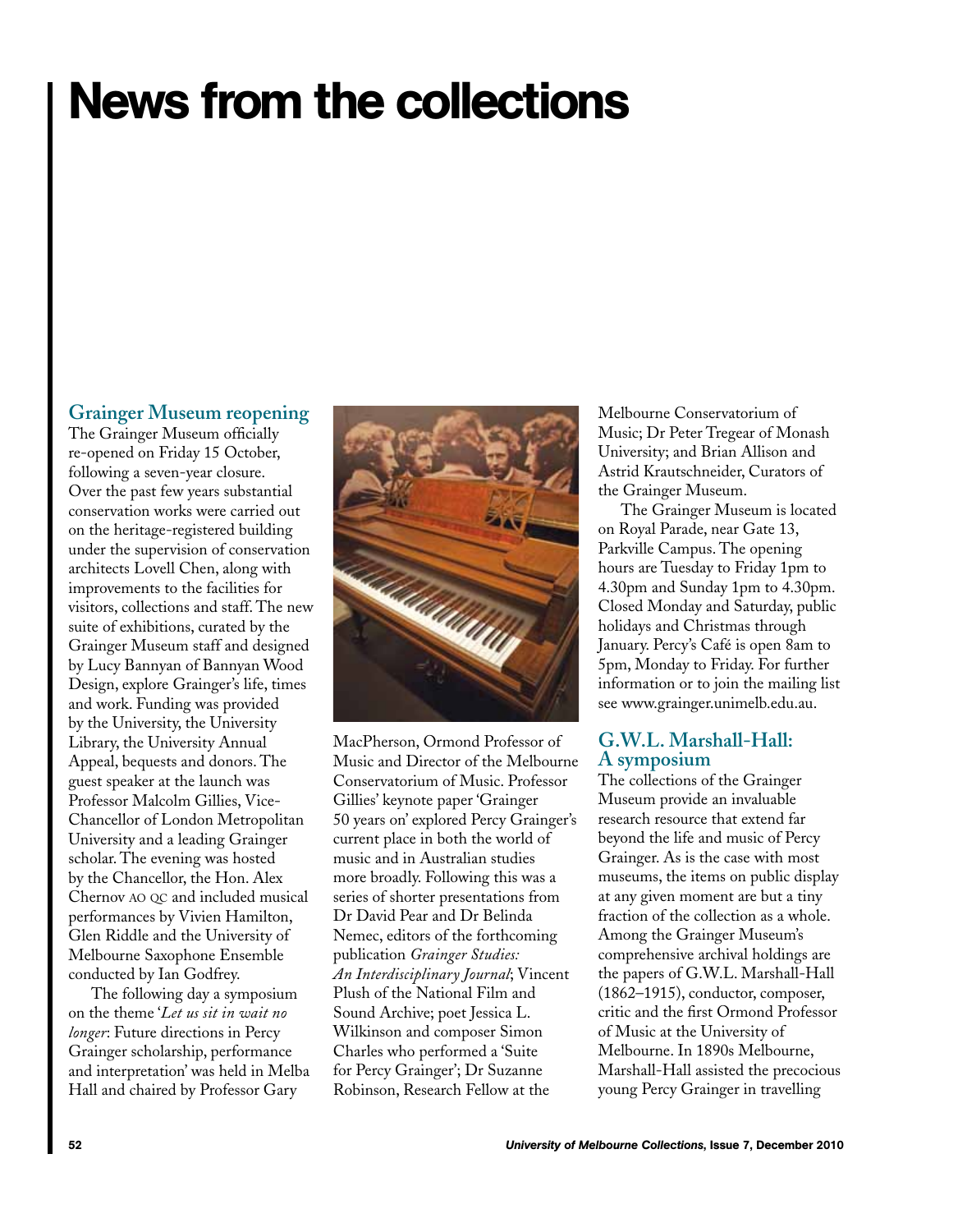**Opposite:** The Grainger Museum's Duo-Art reproducing piano, on display in the Grainger Museum, with a large-scale photograph of Percy Grainger 'in the round'. Exhibition design by Bannyan Wood Design. Photography by Michael Silver.

**Below:** Professor Reynard Eastley (actor Bernard Caleo) reminiscing with his former lecturer, Ms Monica MacCallum, outside Wilson Hall on Cultural Treasures Day.

to Europe to further his studies. Some four decades later, Grainger purchased from Marshall-Hall's widow and son his early benefactor's collection of musical manuscripts and published scores, correspondence, scrapbooks, albums, photographs and artworks.

On 11 and 12 November the Melbourne Conservatorium of Music convened a symposium dedicated to studies of Marshall-Hall's music, conducting, links with Melbourne bohemians, and associations with friends and colleagues. These provided an up-to-date portrait of the musician who dominated music in Melbourne for 20 years but whose career was marred by controversy. The symposium concluded with a concert of works by Marshall-Hall, Percy Grainger and Fritz Hart.

Coinciding with the symposium was the reprinting of Thérèse Radic's important work based on the Grainger Museum's holdings: *G.W.L. Marshall-Hall: A biography and catalogue* (Melbourne: The Marshall-Hall Trust, 2002, reprinted 2010 by the University of Melbourne Custom Book Centre). This work can be downloaded at www.grainger. unimelb.edu.au/publications/ radicmarshallhall.pdf or purchased from the Melbourne University Bookshop.

#### **Cultural Treasures Day**

The University held its second Cultural Treasures Day on Sunday 14 November, giving all members of the community the chance to visit the University's museums and other collections.

In addition to having the opportunity to see and hear about many of the collections, in particular those not open to the public, other highlights included the family tour 'Discover more secrets of Melbourne University!' with the inimitable and ever popular Professor Reynard Eastley (PhD, Stories and Adventures), aka Bernard Caleo; the Friends of the Baillieu Library seminar *The glorious garden: Books and beyond* which included discussion of the newly purchased *Highgrove florilegium* and its beautiful illustrations of plants from Prince Charles' garden at Highgrove, and the launch of the *Men of flowers* by Peter Lyssiotis and Humphrey McQueen, commissioned by the Library as part of its 50th anniversary celebrations (to be discussed in a future issue of *University of Melbourne Collections*); and finally the concert *To rend the heart with chords: Choral music of Percy Grainger*, featuring the Consort of Melbourne, conducted by Peter Tregear, with pianists Timothy Young and Anna Carson.



Visitors enjoyed numerous other talks, exhibitions, demonstrations and tours across the campus.

Cultural Treasures Day 2010 was made possible by the generosity of the late Estelle Dow.

#### **Primary sources: 50 stories from 50 years at the Archives**

This exhibition celebrating the 50th anniversary of the founding of the University of Melbourne Archives was launched in the Leigh Scott Gallery, Baillieu Library, on 8 December (and will run to 25 February 2011).

Created mainly for the benefit of researchers and students of the University, but also with the wider community in mind, UMA remains a treasure trove of primary source material which continues to grow. Items on display in *Primary*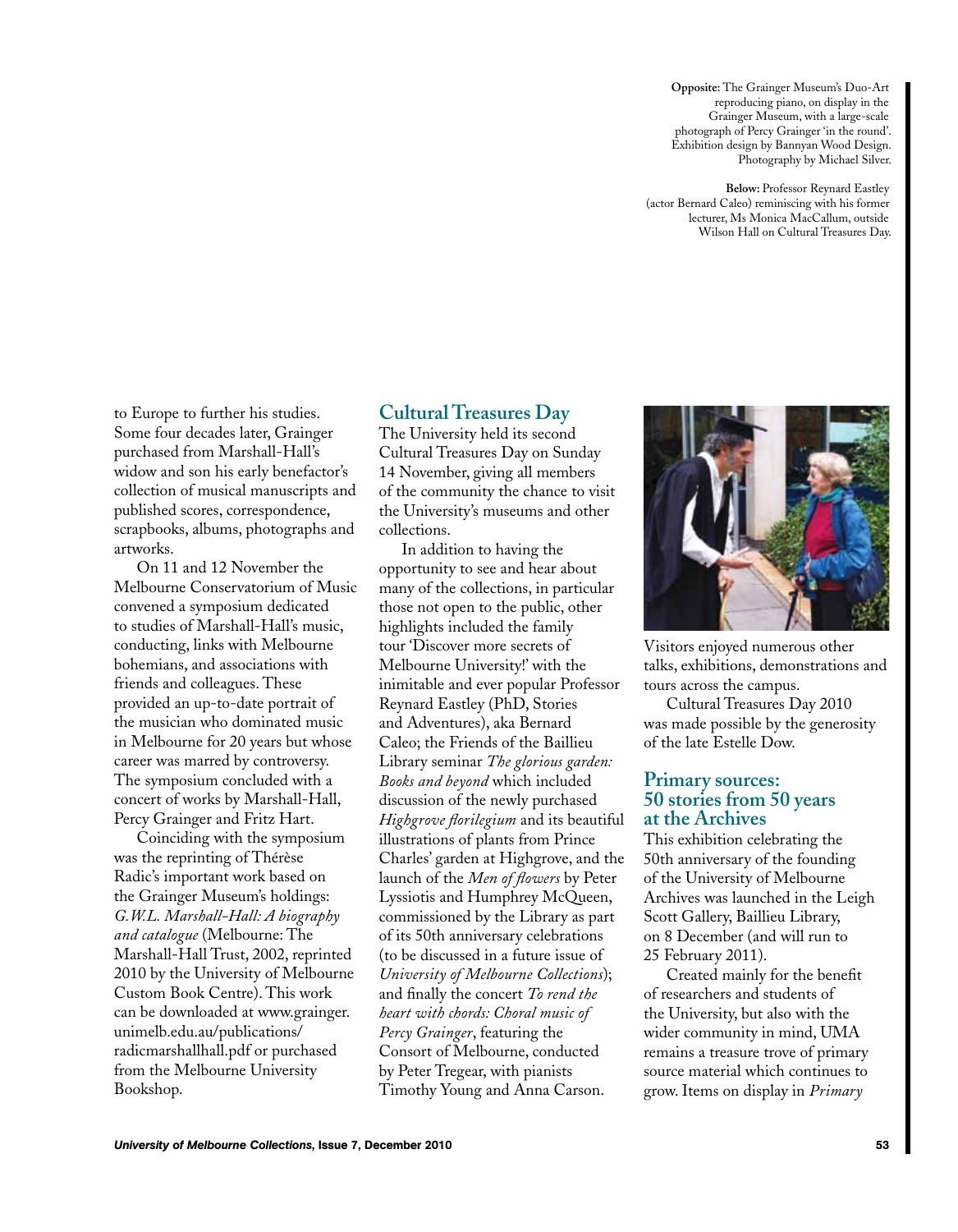

*sources* are very diverse, for example a letter book documenting the early correspondence of the University council, temporarily based at the Supreme Court, which includes Redmond Barry's notification to the colony's Lieutenant Governor of his election to the position of Chancellor of the University in May 1853; examples of the 1,250 glass plate photographic negatives from Benalla's Howship Studios dating from about 1904 to 1964; the beautifully illuminated address presented by the government of Victoria to Charles Alfred Topp in 1899 for his work relating to the impending Federation; the 1920–1922 diary of virologist and 1960 Nobel Prize winner for medicine Sir Frank Macfarlane Burnet; and a photograph of the delegates at the 1937 Jubilee Convention of the Women's Christian Temperance Union, Victoria.

A commemorative publication accompanies the exhibition.<sup>1</sup>

#### **Cavities, keys and camels: Early dentistry in Victoria**

This intriguing exhibition from the Henry Forman Atkinson Dental Museum in the Faculty of Medicine, Dentistry and Health Sciences was held in the Leigh Scott Gallery, Baillieu Library, from 9 September to 28 November.

It explored the social history, technical developments and professional foundation of dentistry in Victoria. Drawing upon the extensive collection of the Henry Forman Atkinson Dental Museum and other cultural collections of the University of Melbourne including the Ian Potter Museum of Art, Baillieu Library Special Collections, the Medical History Museum, the University of Melbourne Herbarium and the University of Melbourne Archives, the displays told the story of dentistry in Victoria from the early days of European settlement and establishment, to the beginning of the 20th century and the emergence of an organised, qualified dental profession.

The exhibition was curated by Professor Emeritus Henry F. Atkinson, Honorary Curator, and Louise Murray, Curator, of the Henry Forman Atkinson Dental Museum. An illustrated catalogue accompanied the exhibition.<sup>2</sup>

#### **Banned books in Australia**

This exhibition was held in the Leigh Scott Gallery of the Baillieu Library from 7 June to late August, coinciding with the Bibliographical Society of Australia and New Zealand's Annual Conference for 2010 titled *To deprave and corrupt: Forbidden, hidden and censored texts* 

Builders Laborers' Union, Anti-conscription campaign poster, c.1917. Acc. no. 1988.006, Victorian Trades Hall Council Collection, University of Melbourne Archives.

held at the State Library of Victoria.

Melbourne has a long history of banning books (both Australian and imported; past and modern) that reflects the transience of social norms and community values. The exhibition highlighted the complexity of the state's role in policing the boundaries of acceptable and unacceptable publications and how Australian publishers have deliberately challenged the authorities. The exhibition—curated by Ms Jenny Lee, Associate Professor David Bennett and Associate Professor Richard Pennell, from the Faculty of Arts, and designed with the help of recent Faculty of the VCA and Music graduate Ms Jenny Chang—incorporated books, photographs and documents from the University of Melbourne's collections and private collections as well as artists' explorations of the exhibition's theme.

In conjunction with the exhibition a public forum on the topic of censorship in Australia was held on 12 August. Chaired and convened by Associate Professor David Bennett, speakers included Dr Donald McDonald, Director, Classification Board; Dr Philip Nitschke; Associate Professor Robert Nelson, Monash University; Associate Professor Richard Pennell, University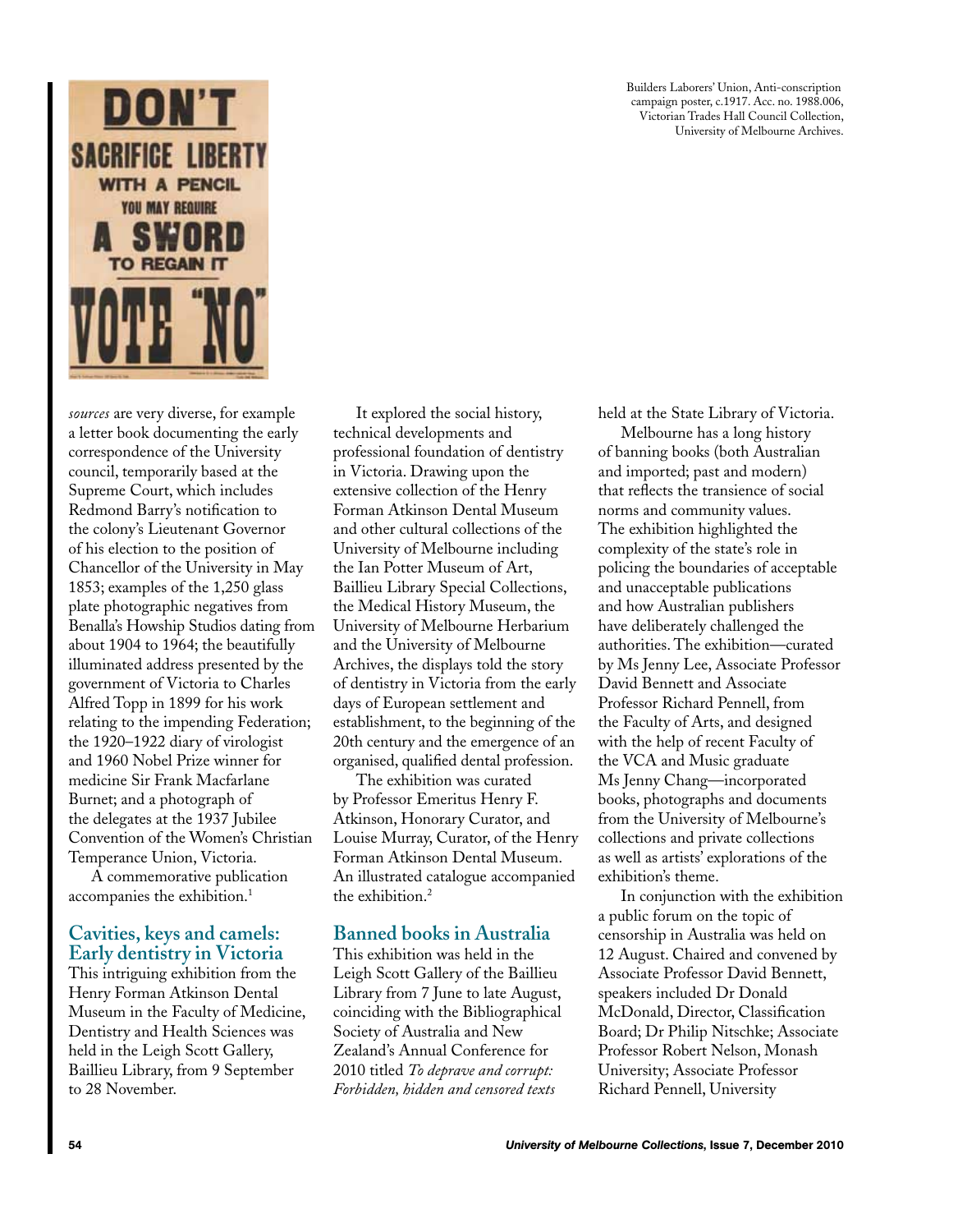

of Melbourne; and Dr Lauren Rosewarne, University of Melbourne. Many of these presentations can be heard online at http://tinyurl. com/2do8vef and are included in the publication which is available from the University Bookshop.3

#### **Museums Australia National Conference 2010**

The University of Melbourne was the principal partner and host of the 14th Museums Australia National Conference from 28 September to 2 October, on the theme of *Interesting times: New roles for collections*. The event was highly successful, with well over 600 Australian and international delegates attending. The formal opening in Wilson Hall included a welcome from our Vice-Chancellor, Professor Glyn Davis ac, who spoke of the importance of the cultural collections in teaching, research and engagement at the University of Melbourne. The conference was officially launched by the Hon. Peter Batchelor MP, then Victorian Minister for the Arts.

The plenary presentation by Professor Warren Bebbington, Deputy Vice-Chancellor (University Affairs) and Chairman of the University's Cultural Collections Advisory Group, entitled 'Cinderella awaits her wedding: Managing

university collections', spoke of both the progress that has been made, but the challenges still ahead, in managing that substantial portion of Australia's distributed cultural heritage that is managed by universities, some 15 years after the publication of the two *Cinderella collections* reports.4

The international speakers, to name but a few, included Professor Richard Sandell, Director and Head of Department of Museum Studies at the University of Leicester (whose visit was supported by the University's Cultural and Community Relations Advisory Group); David Revere McFadden, Chief Curator and Vice-President, Museum of Arts and Design in New York; Michelle Hippolite, Kaihautū of Te Papa Tongarewa, Museum of New Zealand; Professor Stephen Heppell, CEO of Heppell.net; Professor Dietrich Wildung, Professor of Egyptology, Free University Berlin and former Chief Curator, Egyptian Museum and Papyrus Collection, Berlin; and Professor Morris Vogel, President of the Lower East Side Tenement Museum in New York. Delegates, among whom were many University staff and students, also enjoyed the opportunity to visit some of the University's many cultural collections, including a welcome reception for regional and remote

museums delegates in the newly refurbished Grainger Museum.

Many of the conference papers will be published online at www.ma2010.com.au.

#### **Barry Tuckwell Collection**

In 2009 the Louise Hanson-Dyer Music Library at the University of Melbourne purchased a substantial collection of materials belonging to the eminent Australian French horn player and conductor Barry Tuckwell ac obe. 5 Tuckwell is widely recognised both as the foremost horn player of his generation and for extending the instrument's technical possibilities.

The collection was acquired with the generous assistance of a grant from the Ian Potter Foundation to support the linking of education and the arts. On 11 October this year, the University welcomed Lady Potter ac and other representatives of the Potter Foundation, who included Professor Geoffrey N. Blainey ac, the Hon. Sir Daryl Dawson ac kbe CB QC, Mr Charles Goode AC and Mrs Janet Hirst (Chief Executive Officer) as well as Barry Tuckwell and other distinguished guests, to view selected items from the collection and to hear about the work that the Library has been undertaking in cataloguing and preserving the